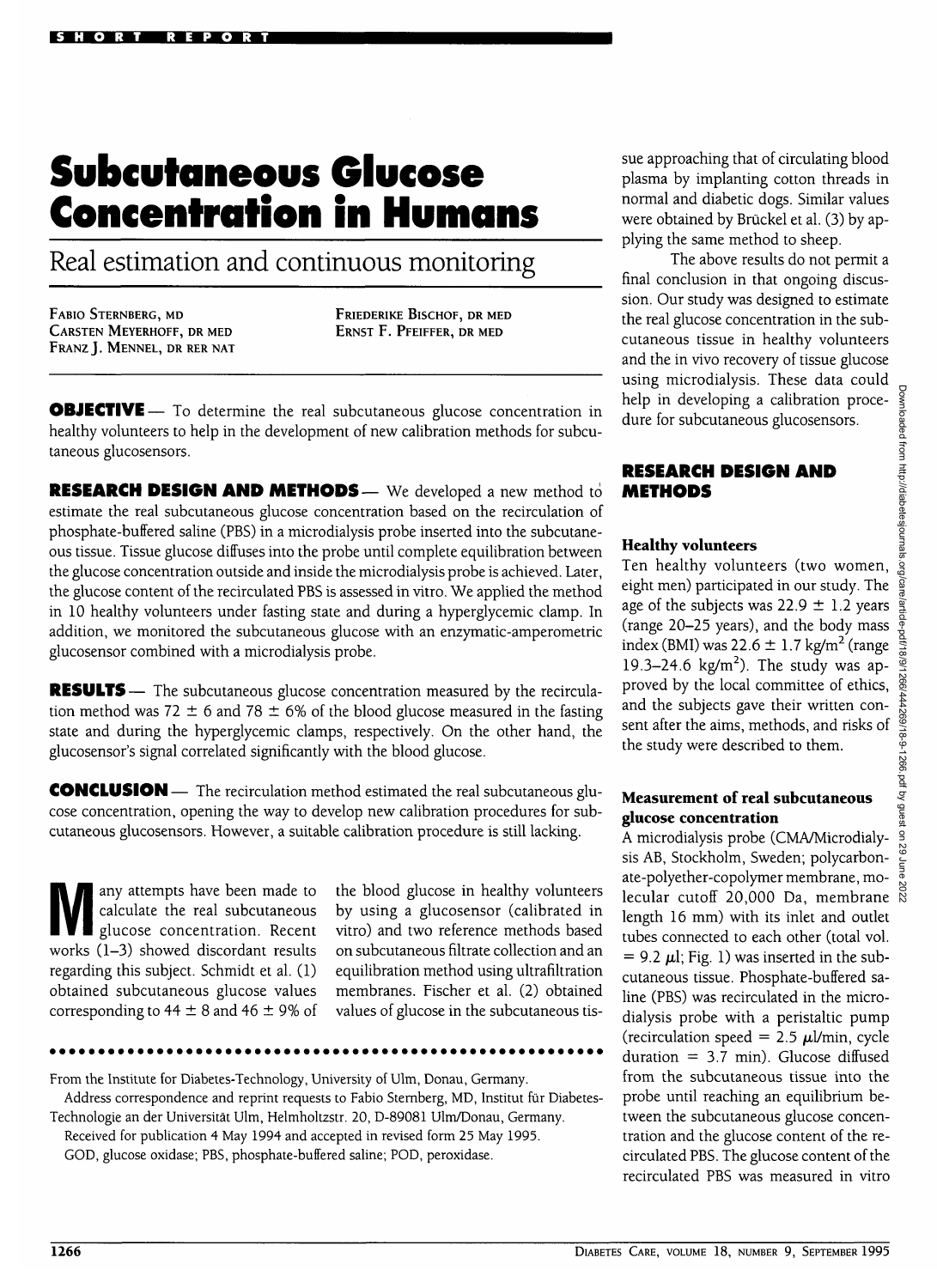

**Figure 1**—*Recirculation method. Subcutaneous glucose diffuses into the recirculator following a concentration gradient. PBS is recirculated by means of a peristaltic pump in the tubing system; arrows indicate the perfusion direction. The connecting tube allows the recirculator to empty and refill.*

with the glucose oxidase (GOD) and GOD/peroxidase (POD) method (4).

We named the method the recirculator. Before applying the recirculator in humans, we tested it in different glucose concentrations (25-50-100-200 mg/dl) and in plasma at 37°C.

# **Continuous subcutaneous glucose monitoring**

Continuous subcutaneous glucose monitoring was achieved using an enzymaticamperometric glucosensor combined with a microdialysis probe perfused with PBS at 6.9  $\mu$ l/min (5-7). Tissue glucose was diffused into the microdialysis probe and was pumped to a flow chamber consisting of a GOD sandwich-type membrane (Ames, Miles, Elkhart, IN) covered by a silver/platinum electrode that was polarized at 700 mV. In the flow chamber, glucose diffuses into the GOD membrane, where, in the presence of oxygen, it is oxidized to gluconolactone and hy-

drogen peroxide. The latter is oxidized at the electrode system and produces a current proportional to the glucose concentration in the flow chamber. The resulting current is amplified and digitized, and each minute is recorded. A one point-in vitro, one point-in vivo calibration of the subcutaneous glucosensor was performed.

After it passed the flow chamber, the dialysate was collected in 15 min intervals. The glucose content of the dialysate was measured externally later using the GOD/POD method (4).

# **Study protocol**

The volunteers were in at least a 10-h fasting state. The microdialysis probes of the recirculator and the glucosensor were implanted without local anesthesia in the periumbilical region as described previously (6). In the recirculator, PBS was recirculated for a period of 159  $\pm$  5 min  $\frac{1}{8}$ under the fasting state. Before the glucose  $\frac{6}{9}$ clamp was started, the recirculator was  $\frac{8}{3}$ emptied to assess the glucose content of  $\frac{\infty}{2}$ the recirculating PBS in vitro with the GOD/POD method (4). After this, the recirculator was filled with fresh PBS and a hyperglycemic clamp was performed for  $\frac{\infty}{6}$ 132  $\pm$  9 min. Blood glucose was clamped  $\frac{1}{2}$ at 48  $\pm$  4 mg/dl over the basal blood glucose value following the technique of De-Fronzo et al. (8). Before the end of the  $\frac{5}{4}$ hyperglycemic clamp, the recirculator  $\frac{9}{6}$ was emptied and the glucose content of  $\epsilon$ the recirculated PBS was assessed in vitro using the same method as before (4).

Tissue glucose was continuously monitored with the glucosensor and blood glucose was measured every 15 min

#### **Table 1—***Blood glucose and subcutaneous glucose in the fasting state and during the hyperglycemic clamp*

| Fasting state            |                                 |                                            | Hyperglycemic clamp                             |                                 |                                            |
|--------------------------|---------------------------------|--------------------------------------------|-------------------------------------------------|---------------------------------|--------------------------------------------|
| Blood glucose (mg/dl)    | Subcutaneous<br>glucose (mg/dl) | Subcutaneous glucose/<br>blood glucose (%) | Blood glucose (mg/dl)                           | Subcutaneous<br>glucose (mg/dl) | Subcutaneous glucose/<br>blood glucose (%) |
| $84.7 \pm 4.5 (75 - 90)$ | $60.8 \pm 5.7$ (52-70)          | $72 \pm 6\%$ (60-80)                       | $133 \pm 11.3$ (119-152) 104 $\pm$ 9.5 (92-124) |                                 | $78 \pm 6\%$ (69-90)                       |

Data are means ± SD (range); *n =* 10. Blood glucose and subcutaneous glucose measured with the recirculator and the quotient of subcutaneous glucose and blood glucose are compared in the fasting state and during a hyperglycemic clamp in 10 healthy volunteers.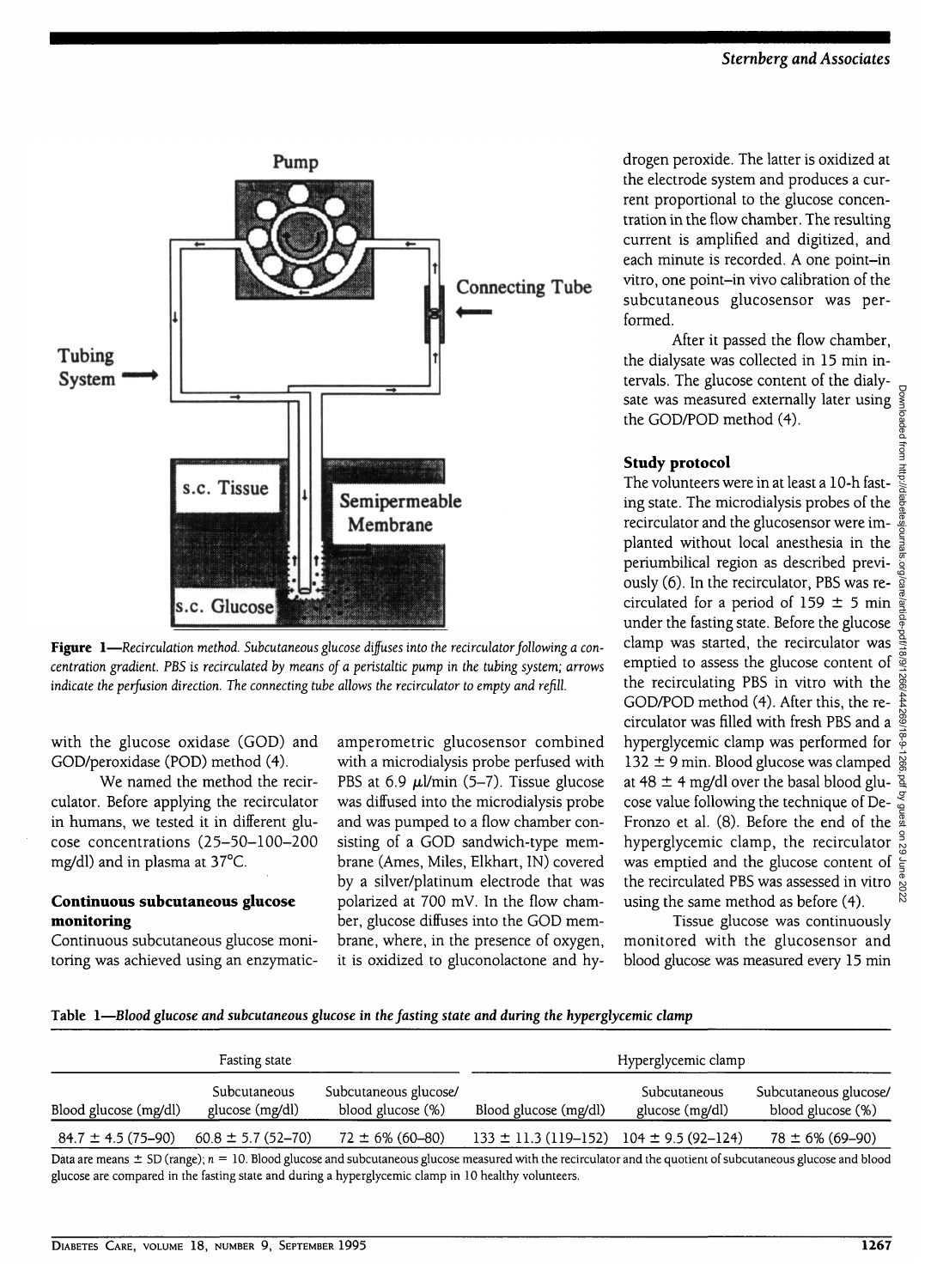

Figure 2-Glucose equilibration using the recirculator in glucose standard solutions and in plasma.

in the fasting state and every 5 min during the clamp with a photometric reference method. (Reflotron, Boehringer Mannheim, Mannheim, Germany).

# **RESULTS**

# **In vitro experiments**

Eleven cycles were needed to achieve complete equilibration between recirculated PBS and the glucose concentration of standard solutions, and 15 cycles were needed to achieve complete equilibration between recirculated PBS and plasma glucose (Fig. 2).

#### **In vivo measurement of real subcutaneous glucose**

During the fasting state, PBS was recirculated 44  $\pm$  8 times, while under the hyperglycemic clamps, it was recirculated  $36 \pm 3$  times. The glucose content of the recirculated PBS was 72  $\pm$  6% of the blood glucose in the fasting state and 78 ± 6% of the blood glucose during the hyperglycemic clamp (Table 1).

# **Continuous subcutaneous glucose monitoring**

Continuous subcutaneous glucose monitoring was effectively achieved using the glucosensor in combination with the microdialysis technique. The glucose contents of the dialysates that were collected in 15-min intervals (using the subcutaneous glucosensor) were  $6.0 \pm 0.6$  and  $6.1$ ± 0.6% of the glucose content of the recirculated PBS (using the recirculator) under the fasting state and during the hyperglycemic clamp, respectively.

The signal of the subcutaneous glucosensor correlated significantly with the blood glucose profile. The delay time between changes in the blood glucose and in the subcutaneous tissue was  $12 \pm 3$ min.

**CONCLUSIONS—** In this study, we used one method to measure the real subcutaneous glucose concentration and one method to monitor the subcutaneous glucose changes. The recirculator's perfusion speed turned out to be adequate during in vitro experiments to achieve complete equilibration between the different media, although PBS had to be recirculated

more times in plasma samples than in glucose standards to achieve complete equilibrium. This is probably due to viscosity of the medium.

The recirculator seems to be reliable when measuring the real subcutaneous glucose concentration because of the following: 1) Tissue damage caused by introducing the microdialysis probe in the subcutaneous tissue does not disturb the glucose measurement, considering that diffusion takes place on a normal basis after 30 min (1). 2) The PBS volume  $\frac{5}{8}$ exposed to dialysis is too small to produce any significant alteration (regarding undisturbed medium, see microdialysis theory [9]). 3) The dialysate is continuously stirred. 4) The size of the dialysis probe permits optimum equilibration between the media. 5) Use of the semipermeable  $\frac{3}{2}$ membrane avoids blood contamination.

During the fasting state and the glucose clamps, subcutaneous glucose was 72  $\pm$  6 and 78  $\pm$  6% of the blood glucose, respectively. The difference between these concentrations is not statistically significant. This shows that whether recirculating PBS 36  $\pm$  3 or 44  $\pm$  8 times, comparable results were obtained, suggesting that complete equilibrium of glucose concentration between the subcutaneous tissue and recirculated PBS was achieved in every case. However, we cannot affirm that steady state was reached in the clinical in vivo experiments.

Acknowledgments—This work was supported by the Herbert Weishaupt Dotation, Schwendi (Germany), Landesversicherungsanstalt Baden, Karlsruhe; Grant Pf 38/4-2, Deutsche Forschungsgemeinschaft Bonn-Bad Godesberg (Germany); Landesschwerpunkt "Diabetes Mellitus" of the Ministerium fur Kunst und Wissenschaft, Baden-Wurttemberg (Germany); Daimler Benz Aerospace, Ulm; and Boehringer-Mannheim in cooperation with the BMFT, Federal Ministry for Research and Technology, Grant 0310296, Bonn (Germany).